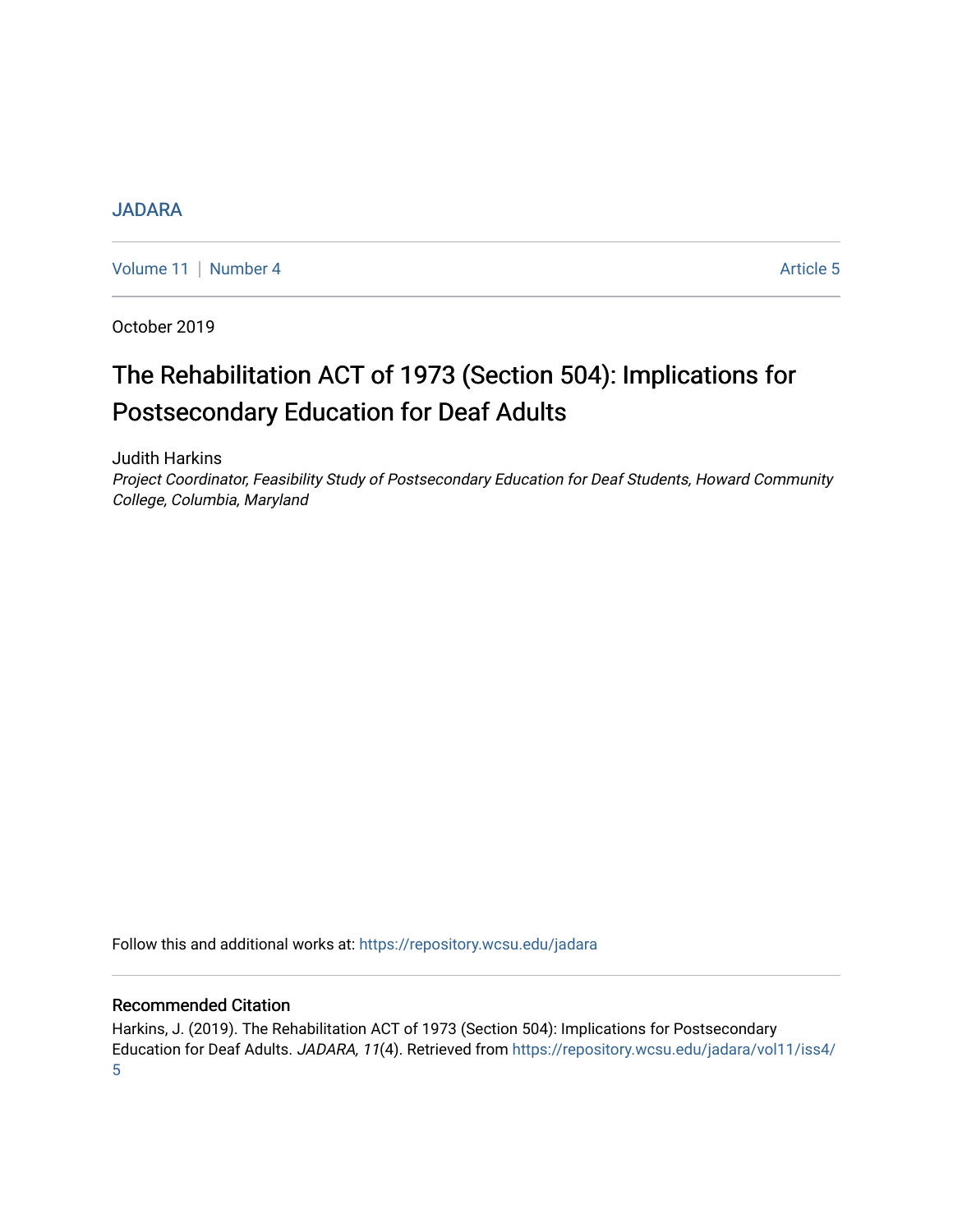# THE REHABILITATION ACT OF 1973 (Section 504): IMPLICATIONS FOR POSTSECONDARY EDUCATION FOR DEAF ADULTS

#### Judith Harkins, M.Ed., M.A.

As project coordinator of a statewide feasibility study of postsecondary educa tion for deaf people in Maryland, I have had an opportunity to view the regulations of Section 504 from the perspective of an advocate of the rights of deaf taxpayers and as a consultant to community colleges and adult education programs. Among other things, the feasibility study found that there is a great need among deaf adults for occupational education such as commu nity colleges and adult education programs offer.

Since community colleges and adult education programs have open admissions policies, they must serve all adults in the community who desire services. Under such qualifications, virtually all disabled students fit the term "qualified". These institutions and agencies are dedicated in varying degrees to serving educationally disadvantaged students. All of these factors are advantageous to deaf adults who need occupational education.

However, there are intervening factors which change this very promising picture. The average deaf adult of normal intelli

gence has a reading level of fourth to fifth grade. This large educational gap is caused by the impact of hearing loss in acquiring the English language. Deaf people, in effect, must learn English as a foreign language, without the benefit of hearing the words of that language. Again, it is important to remember that the intelligence of deaf people is distributed in the same way that it is distributed among the general popula tion.

Because of this educational gap, which is a very real part of the handicap, the aver age deaf person in a community college needs more support than just an inter preter. A notetaker must provide copies of class notes so that the deaf student can attend visually to the interpreter and instruc tor. Tutors and counselors who are fluent in sign language are needed. Limited special class instruction in reading and writing skills will require an instructor experienced in teaching English language to deaf people. These support services, and others, are char acteristic of approximately 40 of the na tion's community colleges which are ded icated to meeting the needs of deaf students in an integrated setting.

Ms. Harkins is Project Coordinator, Feasibility Study of Postsecondary Education for Deaf Students, Howard Community College, Columbia, Maryland.